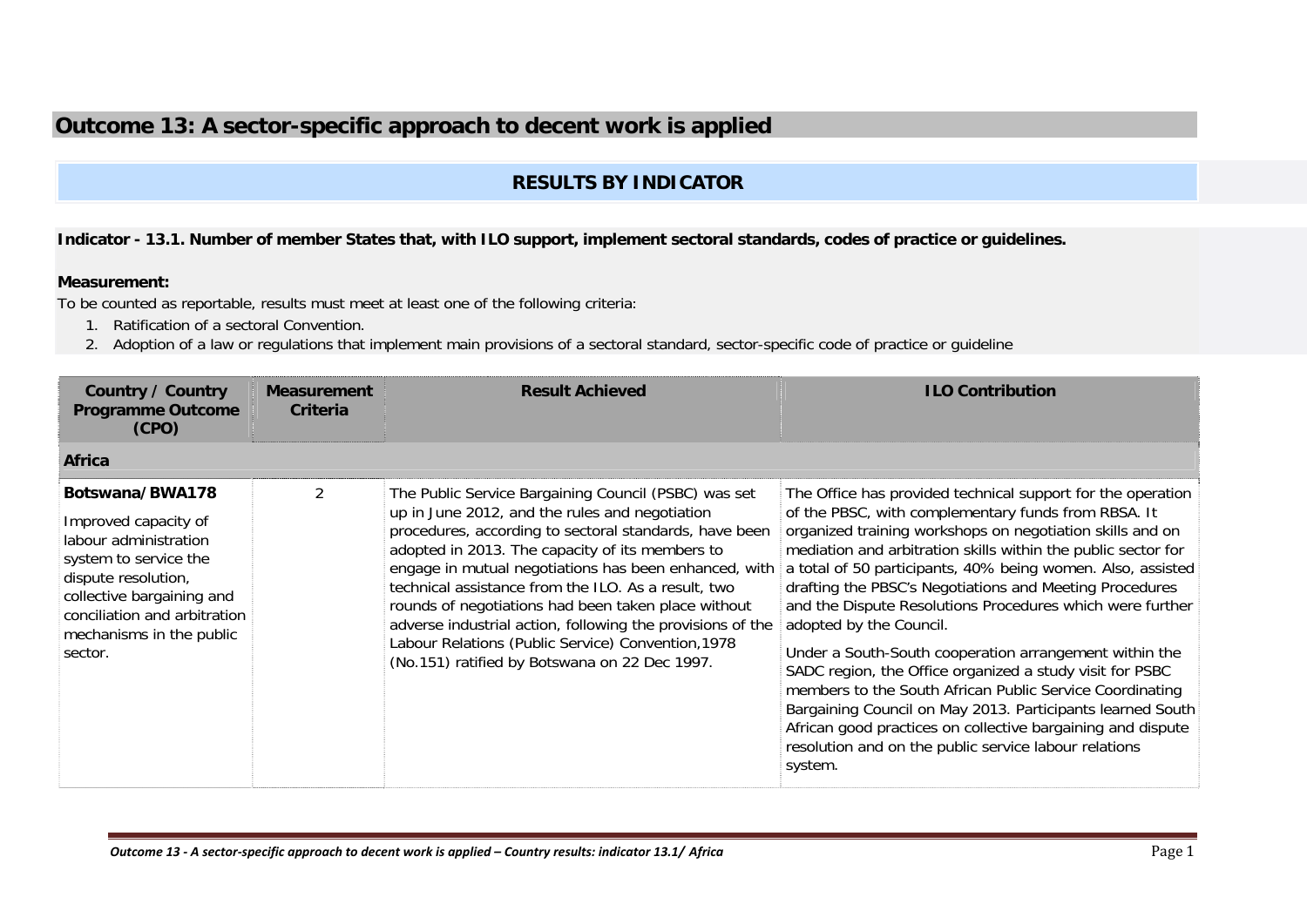| <b>Morocco</b>                        | Morocco ratified Work in Fishing Convention, 2007<br>(N°188) on 16.05.2013                                                                             | The Office, with funds from Spain <sup>1</sup> , provided training to<br>tripartite actors on decent work and good labour practices<br>in the fishing sector as well as organized tripartite<br>workshops to discuss the main provisions of the<br>Convention. |
|---------------------------------------|--------------------------------------------------------------------------------------------------------------------------------------------------------|----------------------------------------------------------------------------------------------------------------------------------------------------------------------------------------------------------------------------------------------------------------|
| <b>South Africa</b>                   | South Africa ratified Work in Fishing Convention, 2007<br>(N°188) on 20.06.2013                                                                        | The Office has worked with South African Maritime Safety<br>Authority and carried out a study on working in fishing in<br>the country in 2010.                                                                                                                 |
| <b>United Republic of</b><br>Tanzania | The Private Employment Agents Regulations 2012<br>adopted, which applies to all private employment<br>agents working or intending to work in Zanzibar. | Provided technical comments on the draft legislation<br>relating to private employment agents operating in<br>Zanzibar, based on the provisions of the Private<br>Employment Agencies Convention, 1997 (No. 181).                                              |

<sup>&</sup>lt;sup>1</sup> Project "Proyecto para el Desarrollo Racional y Sostenible del Sector Pesquero" (INT/07/16M/SPA)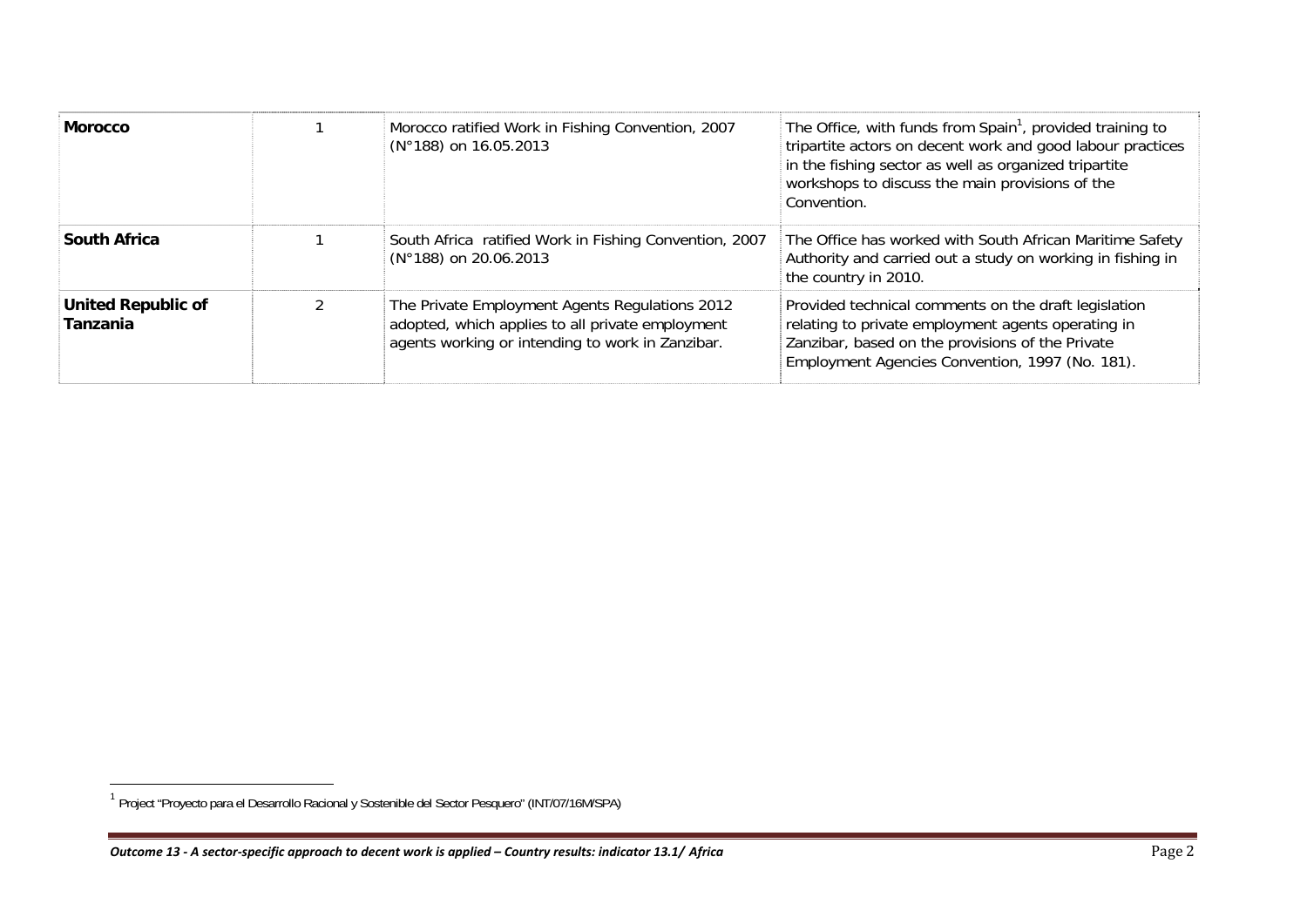| <b>Americas</b>                                                                                                                                                                                 |                |                                                                                                                                                                                                                                                                                                                                                                                                                                                                                      |                                                                                                                                                                                                                                                                                                                                                                                                                                                                                                                                                                                                                                                                                                                                                                                                                                                                                                                  |  |  |
|-------------------------------------------------------------------------------------------------------------------------------------------------------------------------------------------------|----------------|--------------------------------------------------------------------------------------------------------------------------------------------------------------------------------------------------------------------------------------------------------------------------------------------------------------------------------------------------------------------------------------------------------------------------------------------------------------------------------------|------------------------------------------------------------------------------------------------------------------------------------------------------------------------------------------------------------------------------------------------------------------------------------------------------------------------------------------------------------------------------------------------------------------------------------------------------------------------------------------------------------------------------------------------------------------------------------------------------------------------------------------------------------------------------------------------------------------------------------------------------------------------------------------------------------------------------------------------------------------------------------------------------------------|--|--|
| Brazil/BRA202<br>Promoción del Trabajo<br>Decente en el nivel<br>sectorial.                                                                                                                     | $\overline{2}$ | Decree 7.674 published on 20 January<br>2012 on the establishment of a social<br>dialogue process for dispute resolution<br>and collective bargaining in the Federal<br>Public Administration. The Decree<br>created the Federal Public Service<br>Labour Relations Sub-system (SISRT) to<br>negotiate working conditions in the<br>Federal Administration, in line with the<br>Labour Relations (Public Service)<br>Convention, 1978 (No.151) ratified by<br>Brazil on 15 Jun 2010. | Since the past biennium, the Office has been assisting national constituents on<br>the ratification and put into force of the C151, through a series of sectoral and<br>normative activities. Following the adoption of the Decree 7.674, the Office<br>provided support to the Ministry of Labour (MTE) and the Labour Prosecution<br>Office (MPT) to hold a discussion on collective bargaining and dispute<br>resolution. A gap analysis study on the national legislation, commissioned by the<br>ILO, was presented and discussed by national constituents in August 2013 as an<br>input to the legislative process of implementing C151. The Portuguese version<br>of the ILO's Manual on collective bargaining and dispute resolution in the public<br>service was also presented and distributed to the participants, as a tool for<br>assisting the implementation of the provisions of the Convention. |  |  |
| <b>El Salvador</b>                                                                                                                                                                              | $\mathbf{1}$   | El Salvador ratified Nursing Personnel<br>Convention, 1977 (No.149) on 30 Jan<br>2013                                                                                                                                                                                                                                                                                                                                                                                                | As part of the ratification process of C149, technical advice has been provided<br>to national constituents on the provisions of the Convention. Training activity is<br>being undertaken to build the constituents' capacity for the implementation of<br>the Convention.                                                                                                                                                                                                                                                                                                                                                                                                                                                                                                                                                                                                                                       |  |  |
| <b>Saint Kitts and</b><br>Nevis/KNA826<br>Strengthened capacity<br>of member States to<br>ratify and apply<br>international labour<br>standards and to fulfill<br>their reporting<br>obligation | 1              | Saint Kitts and Nevis ratified the<br>Maritime Labour Convention, 2006 on<br>21.02.2012                                                                                                                                                                                                                                                                                                                                                                                              | The Office organized the Hemispheric Conference on the Rapid and Widespread<br>Ratification and Effective Implementation of the MLC, 2006 in Barbados, in<br>September 2009, in which representatives from Saint Kitts participated. The<br>Conference had the objective of building the capacity and raising awareness of<br>tripartite constituents on the Convention, as part of the Action Plan adopted by<br>the ILC.<br>The Office also provided technical advisory services and financial support for:<br>conducting a MLC-related legal gap analysis (May 2011);<br>drafting Merchant Shipping (Maritime Labour Convention) Regulations<br>(March-Nov. 2012);<br>Training Workshop for Inspectors on MLC, 2006<br>Participants attended the workshop on the national legal implementation of the<br>Convention and the training of trainers and maritime inspectors in the                               |  |  |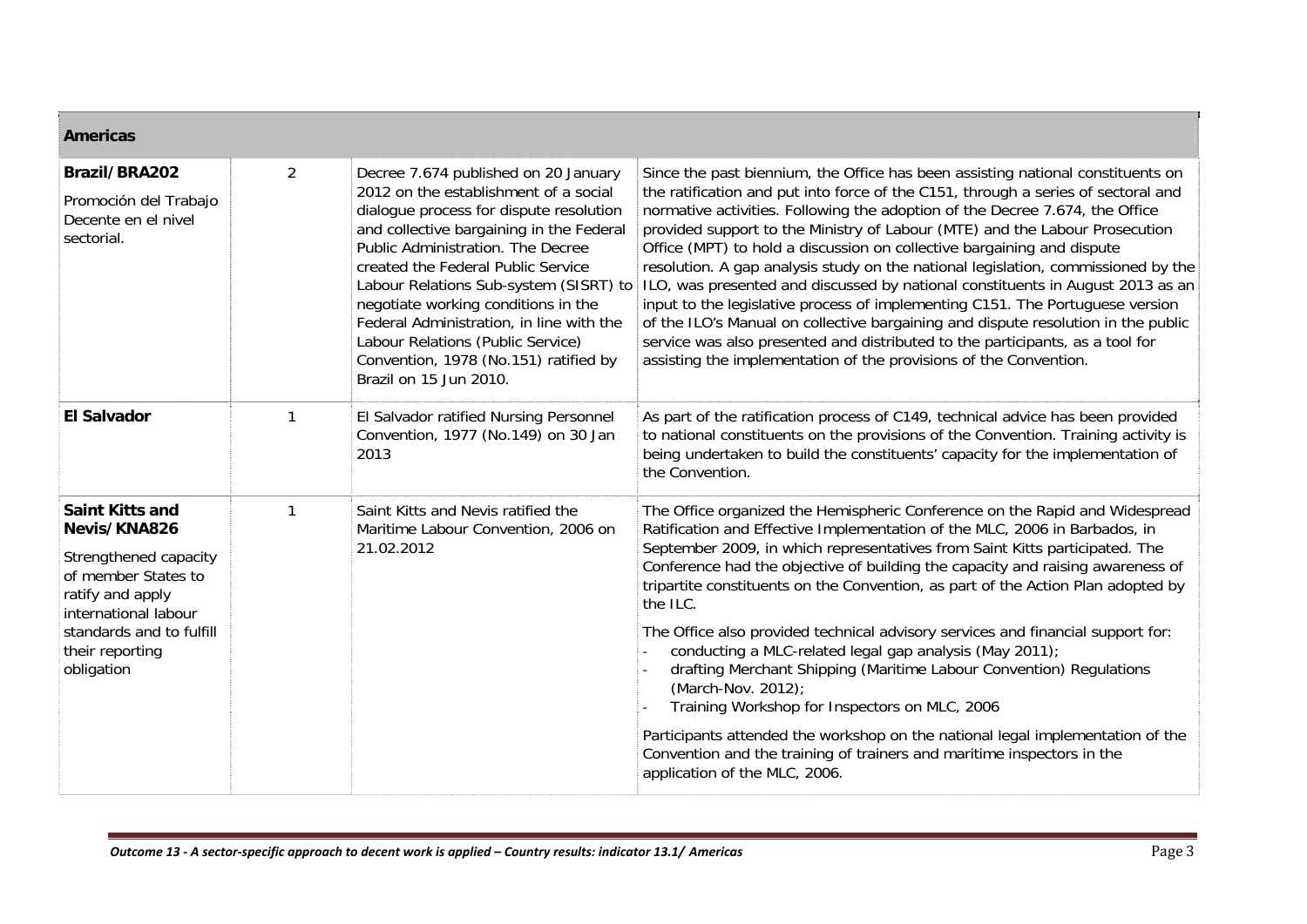| <b>Asia and the Pacific</b>                                                    |   |                                                                                                 |                                                                                                                                                                                                                                                                                                                                                                                                                                                                                                                                                                                                                                                                                                                                         |
|--------------------------------------------------------------------------------|---|-------------------------------------------------------------------------------------------------|-----------------------------------------------------------------------------------------------------------------------------------------------------------------------------------------------------------------------------------------------------------------------------------------------------------------------------------------------------------------------------------------------------------------------------------------------------------------------------------------------------------------------------------------------------------------------------------------------------------------------------------------------------------------------------------------------------------------------------------------|
| Fiji                                                                           | 1 | Fiji ratified the Maritime Labour Convention, 2006<br>on 21.01.2013                             | The Office has carried out a gap analysis on the MLC, 2006 and<br>Fiji legislation. Also, national constituents attended the Pacific<br>Regional Workshop in October 2010, with the objective of<br>building capacity and raising awareness on the Convention. An<br>ITF affiliate also attended the awareness raising workshop held in<br>Turin in 2012. Training on the application of the MLC, 2006 was<br>also provided by ITC-Turin in September 2013 for trainers and<br>maritime inspectors to assist implementation of the Convention.                                                                                                                                                                                          |
|                                                                                |   |                                                                                                 | In addition, the Office participates in the Port State Control<br>Committee of the Tokyo Memorandum of Understanding on Port<br>State Control. This regional arrangement focuses on inspection of<br>foreign merchant ships visiting their ports. The Committee helps<br>the MOU members, as Port States, to prepare for the inspections<br>and plays a substantial role in encouraging States, as Flag States,<br>to ratify the MLC, 2006 in order to prepare their vessels for such<br>inspections. The ILO plays an active role, in particular with<br>respect to the inspection of ships for compliance with the<br>Maritime Labour Convention, 2006 and, prior this, the Merchant<br>Shipping (Minimum Standards), 1976 (No. 147). |
|                                                                                | 1 | Fiji ratified the Private Employment Agencies<br>Convention, 1997 (No. 181) on 21 January 2013. | Office organized an Employment Policy Workshop on November<br>2012, in which the ratification was addressed.                                                                                                                                                                                                                                                                                                                                                                                                                                                                                                                                                                                                                            |
| Tuvalu/TUV826                                                                  | 1 | Ratified the Maritime Labour Convention, 2006 on                                                | The Office provided technical advice to the Government on the                                                                                                                                                                                                                                                                                                                                                                                                                                                                                                                                                                                                                                                                           |
| Linked to Indicator 18.4                                                       |   | 16.02.2012                                                                                      | ratification process of MLC, 2006 and also technically assisted the<br>work of the MLC Committee in completing the drafting of the                                                                                                                                                                                                                                                                                                                                                                                                                                                                                                                                                                                                      |
| Strengthened capacity of<br>member States to ratify<br>and apply international |   |                                                                                                 | legislation to suit the Tuvalu context. Funding support was also<br>provided towards the endorsement and launch of the Merchant<br>Shipping (MLC) Regulation 2013.                                                                                                                                                                                                                                                                                                                                                                                                                                                                                                                                                                      |
| labour standards and to<br>fulfil their reporting<br>obligations               |   |                                                                                                 | To prepare implementation of the MLC, 2006, a representative<br>from Tuvalu attended the workshop on national legal<br>implementation provided by ITC-Turin in June 2012.                                                                                                                                                                                                                                                                                                                                                                                                                                                                                                                                                               |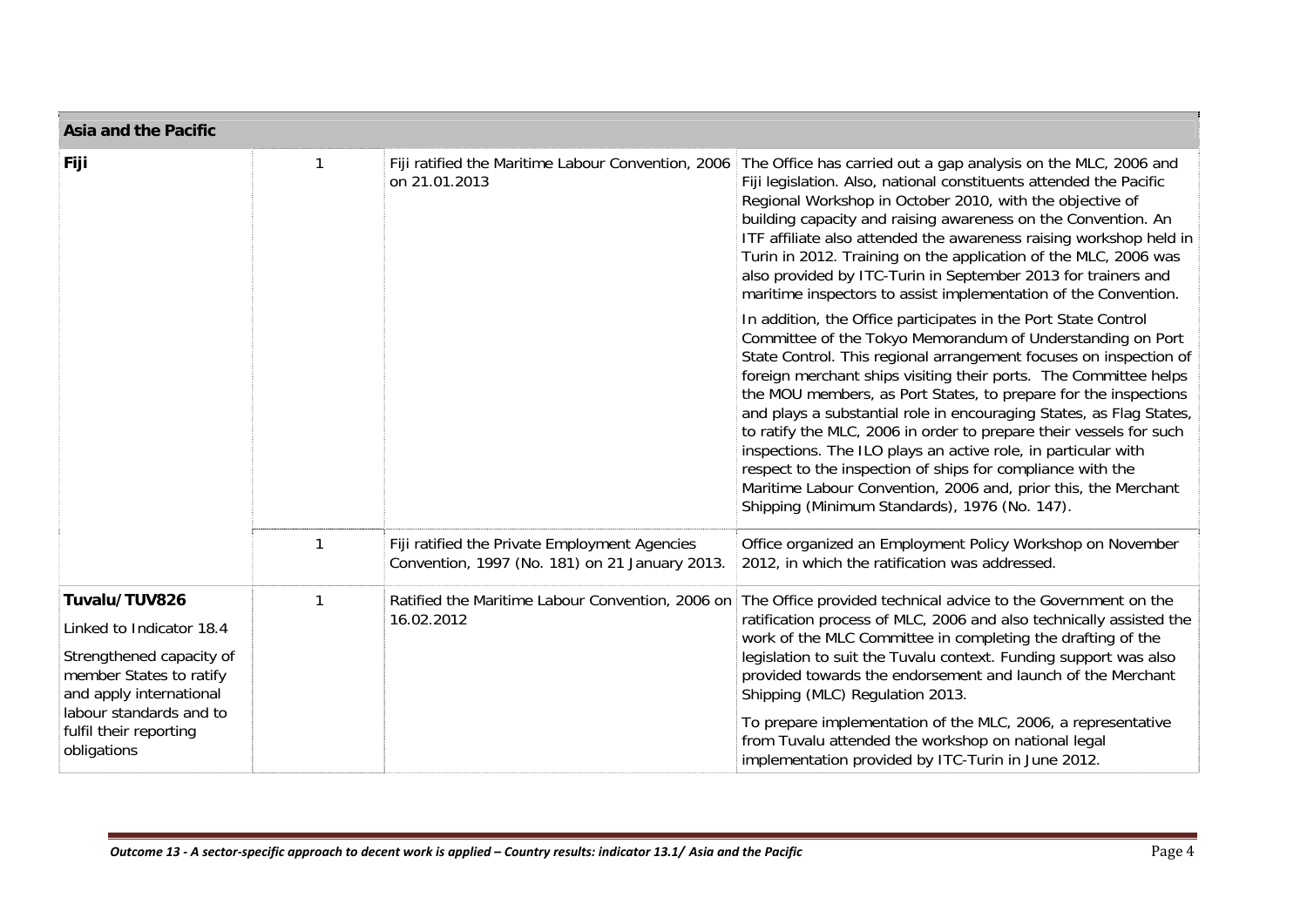| <b>Europe</b>                                                                                                                                                                              |                                                                                                                                                                                                                              |                                                                                                                                                                                                                                                                                                                                                                                                                                                                                                                                 |
|--------------------------------------------------------------------------------------------------------------------------------------------------------------------------------------------|------------------------------------------------------------------------------------------------------------------------------------------------------------------------------------------------------------------------------|---------------------------------------------------------------------------------------------------------------------------------------------------------------------------------------------------------------------------------------------------------------------------------------------------------------------------------------------------------------------------------------------------------------------------------------------------------------------------------------------------------------------------------|
| <b>Israel</b>                                                                                                                                                                              | Private Employment Agencies Convention, 1997 (No.<br>181) ratified on 04 October 2012.                                                                                                                                       | Provided technical inputs to the government and the<br>General Federation of Labour in Israel (Histadrut) on<br>private employment agencies and subcontracting in 2011.                                                                                                                                                                                                                                                                                                                                                         |
| former Yugoslav<br>Republic of Macedonia/<br><b>MKD104</b><br>Promotion of ratification<br>and implementation of the<br>Labour Relations (Public<br>Service) Convention No.<br>151 (1978). | The former Yugoslav Republic of Macedonia ratified the<br>Labour Relations (Public Service) Convention No. 151<br>(1978) on 22 July 2013.<br>Ratified Private Employment Agencies Convention, 1997<br>(N° 181) on 03.10.2012 | In May 2012, the Office delivered a gap analysis on how<br>the current legal situation compares with C151, R159 and<br>CFA rulings as an input for the ratification process. A<br>capacity building workshop was organized in Sep 2012,<br>using the Macedonian version of the ILO's Manual of Best<br>Practices on the Manual of Collective Bargaining and<br>Dispute Resolution in the Public Service.<br>The Office attended a workshop in Skopje in February 2010<br>and followed up discussions on the ratification of the |
|                                                                                                                                                                                            |                                                                                                                                                                                                                              | Convention.                                                                                                                                                                                                                                                                                                                                                                                                                                                                                                                     |
| Russian<br>Federation/RUS101<br>International labour<br>standards are ratified and<br>broadly applied as a<br>priority under the<br>Programme of<br>Cooperation.                           | Safety and Health in Mines Convention, 1995 (N° 176)<br>ratified by Russian Federation on 19.07.2013.                                                                                                                        | The Office has presented the ILO's Code of practice on<br>safety and health in underground coalmines (2006) to<br>national constituents. It also commissioned a survey on the<br>feasibility of ratification of C176. Its findings were<br>presented at a tripartite meeting on April 2011, which<br>concluded in favour of ratification.                                                                                                                                                                                       |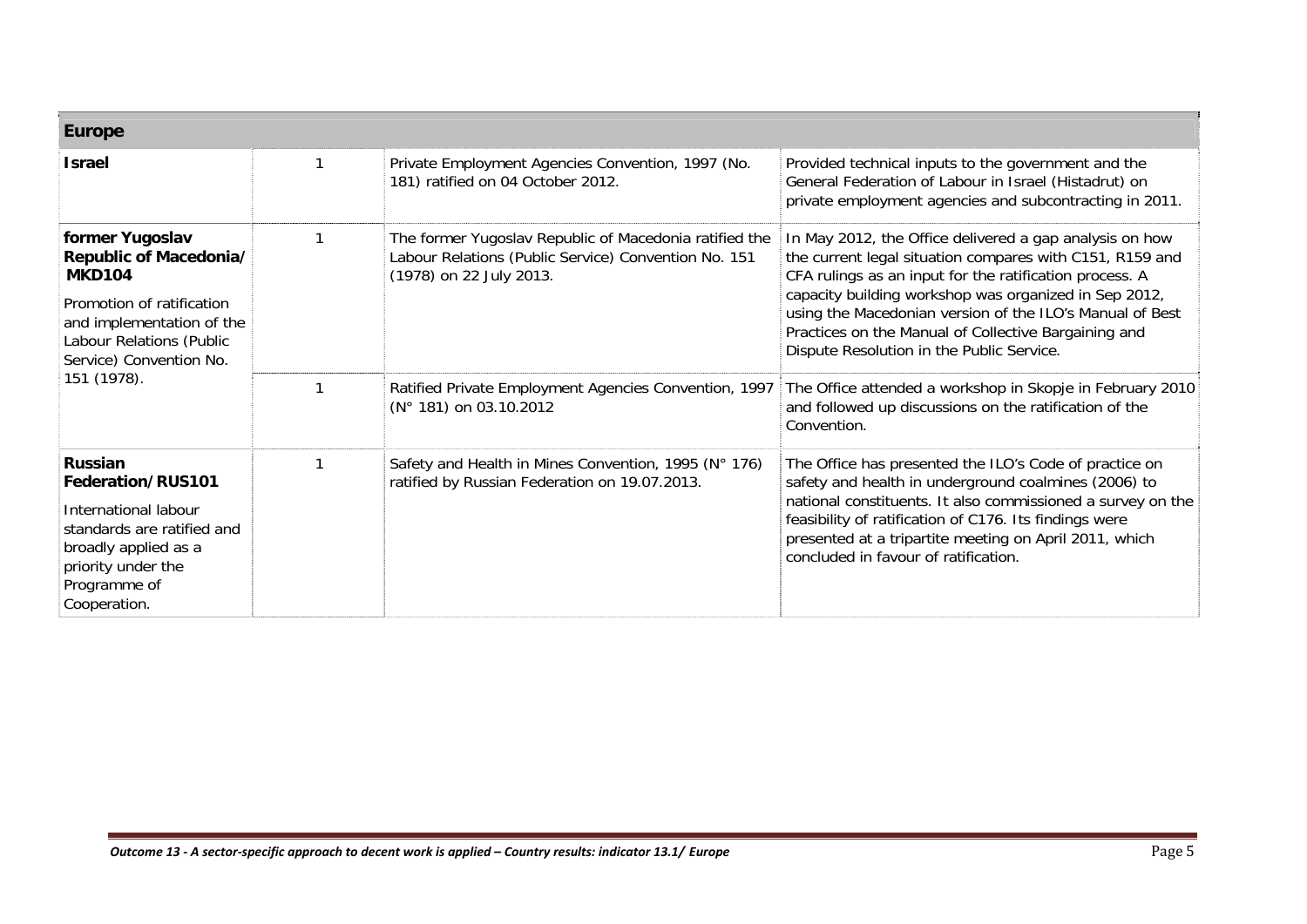**Indicator - 13.2. Number of member States in which constituents, with ILO support, take significant action for a specific sector to advance the Decent Work Agenda.** 

### **Measurement:**

To be counted as reportable, results must meet at least one of the following criteria:

- 1. A national, regional or local policy or plan of action is put in place with adequate funding to implement recommendations or conclusions of ILO sectoral meetings.
- 2. A tripartite assessment and improvement system is established at the sectoral level that confirms increased compliance with international labour standards, including core international labour standards, and improved working conditions of workers in the sector

| <b>Country / Country</b><br><b>Programme Outcome</b><br>(CPO) | <b>Measurement</b><br>Criteria | <b>Result Achieved</b>                                                                                                                                                                                                                                                                                                                                                                                                                                                                                                                | <b>ILO Contribution</b>                                                                                                                                                                                                                                                                                                                                                                                                                                                                                                                                                                                                                                                                                                                                                                                                                                                                                            |
|---------------------------------------------------------------|--------------------------------|---------------------------------------------------------------------------------------------------------------------------------------------------------------------------------------------------------------------------------------------------------------------------------------------------------------------------------------------------------------------------------------------------------------------------------------------------------------------------------------------------------------------------------------|--------------------------------------------------------------------------------------------------------------------------------------------------------------------------------------------------------------------------------------------------------------------------------------------------------------------------------------------------------------------------------------------------------------------------------------------------------------------------------------------------------------------------------------------------------------------------------------------------------------------------------------------------------------------------------------------------------------------------------------------------------------------------------------------------------------------------------------------------------------------------------------------------------------------|
| <b>Africa</b>                                                 |                                |                                                                                                                                                                                                                                                                                                                                                                                                                                                                                                                                       |                                                                                                                                                                                                                                                                                                                                                                                                                                                                                                                                                                                                                                                                                                                                                                                                                                                                                                                    |
| Ghana                                                         |                                | The Ghana Ports and Harbours Authority and the<br>Regional Maritime University are implementing the<br>Portworker Development Programme (PDP) in the<br>country, under an agreement signed with the ILO. PDP<br>aims at enabling governments, port authorities, private<br>port operators and training institutes to establish<br>effective and systematic portworker training schemes,<br>designed to improve cargo-handling performance,<br>working conditions and practices, safety, and the status<br>and welfare of portworkers. | Capacity of the institutions built to implement the<br>Portworker development programme in the country,<br>through training of chief instructors from both<br>organizations in Turin on 15-26 April 2013. Certified<br>instructors are authorized to provide training and to train<br>other PDP instructors.<br>A special license agreement was signed with the ILO,<br>which authorizes both institutions to further develop the<br>training programme in their container port terminals.<br>Under the agreement, the Office made available the<br>PDP's training materials, which comprises 30 training<br>units (offering around 1000 hours of training), an<br>extensive glossary of technical terms, lesson plans,<br>exercises, tests and about 1700 transparencies / slides<br>and other supportive material that support more than 900<br>hours of training pertinent to container terminal<br>operations. |
| Lesotho/LSO101<br>Decent Work promoted in the                 | $\overline{2}$                 | Under the governance of a Lesotho tripartite advisory<br>committee, a system for improving compliance with                                                                                                                                                                                                                                                                                                                                                                                                                            | In order to improve working conditions of garment<br>workers and competitiveness of the garment sector, the                                                                                                                                                                                                                                                                                                                                                                                                                                                                                                                                                                                                                                                                                                                                                                                                        |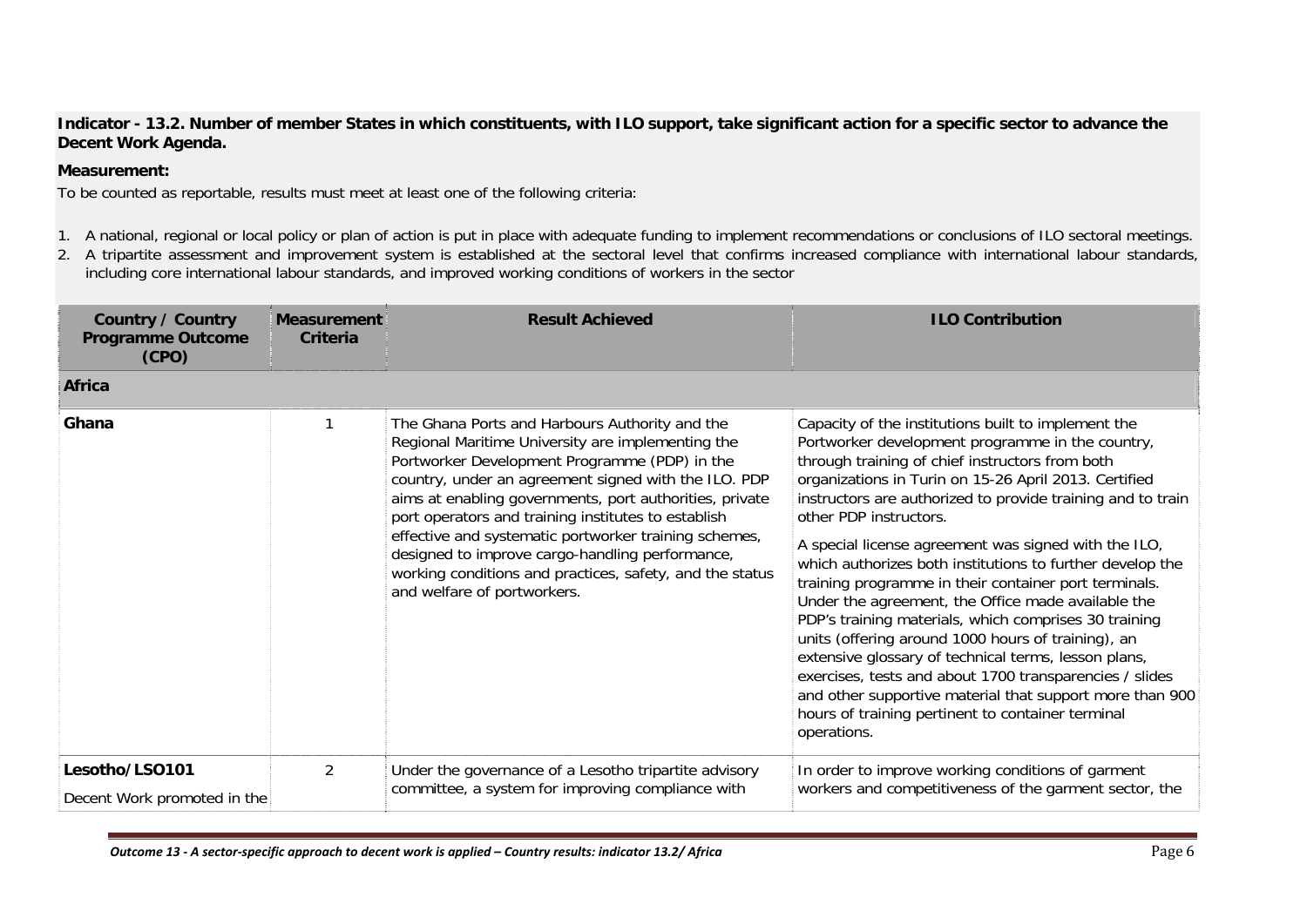| textile and garment sector                                                                        | labour standards is being implemented in 21 factories,<br>27,119 workers (72% of total workforce.). Seventeen<br>factories have bipartite committees that work on<br>improving working conditions through a process of social<br>dialogue. Compliance has improved by 33% in OSH<br>management systems and by 22% in employment<br>contracts and dialogue, discipline and disputes.                                                                                                                                                                                                                                                                                                                        | ILO with support from USDOL is implementing a program<br>to assist the tripartite constituents in complying working<br>conditions with the core ILS and in line with national<br>labour legislations. This includes yearly assessments of<br>compliance with labour standards in the garment<br>factories and help to factories in setting up and<br>facilitating effective enterprise level bipartite committees<br>(PICCs) that play a key role in the development,<br>implementation and monitoring of compliance<br>improvement measures and in improving social dialogue<br>in the workplace                                                                                                              |
|---------------------------------------------------------------------------------------------------|------------------------------------------------------------------------------------------------------------------------------------------------------------------------------------------------------------------------------------------------------------------------------------------------------------------------------------------------------------------------------------------------------------------------------------------------------------------------------------------------------------------------------------------------------------------------------------------------------------------------------------------------------------------------------------------------------------|----------------------------------------------------------------------------------------------------------------------------------------------------------------------------------------------------------------------------------------------------------------------------------------------------------------------------------------------------------------------------------------------------------------------------------------------------------------------------------------------------------------------------------------------------------------------------------------------------------------------------------------------------------------------------------------------------------------|
| Senegal                                                                                           | Adoption of workplans and recommendations by health-<br>sector constituents to improve safety and health and<br>working conditions in the health sector using the ILO's<br>Healthwise methodology. It proved to be a pertinent and<br>effected tool for the adoption of an adequate response in<br>the health sector to overcome OSH challenges; improve<br>working conditions; and promote the access of health<br>workers to HIV and Aids prevention, treatment, care and<br>support services                                                                                                                                                                                                            | Technical assistance was provided to:<br>Prepare and implement workplans to improve safety<br>and health and working conditions of health sector<br>workers in 4 health facilities (hospitals);<br>Put in place a national committee, coordinated by the<br>Ministry of Labour, and support the plan<br>implementation;<br>Carry out a gap analysis study;<br>Adoption of recommendations to improving national<br>occupational health programmes for health workers.                                                                                                                                                                                                                                          |
| Zimbabwe/ZWE132<br>Decent work for food security<br>and safe working conditions<br>in agriculture | Following the adoption of the National Action Plan on<br>Safety and Health in Agriculture in July 2011, tripartite<br>constituents approved a series of recommendations to<br>strengthen the OSH Committees on the Agriculture Sector<br>using the ILO Code of Practice:<br>promotion of OSH in agriculture, based on the ILO<br>Code of Practice and related conventions;<br>review of the national agricultural sector policy and<br>legislation and promote the ratification of C184 and<br>C187:<br>promotion of OSH in commercial farms and states;<br>inclusion of OSH in training manuals and curricula<br>tailored to the agricultural sector.<br>An Information Package on OSH in agriculture was | With supplementary RBSA funds, the Office provided<br>technical and financial assistance for the establishment<br>and operation of OSH Committees in Agriculture. It also<br>supported the development of their guidelines based on<br>the ILO Code of Practice in Agriculture<br>National tripartite workshops and training courses were<br>organized and technical support was provided for the<br>development of an information package for the<br>agricultural sector.<br>In addition, a study on food security and infrastructure in<br>urban and peri-urban agriculture was carried out. Support<br>was provided to the development of conceptual<br>framework and agenda for UPA in Zimbabwe. The study |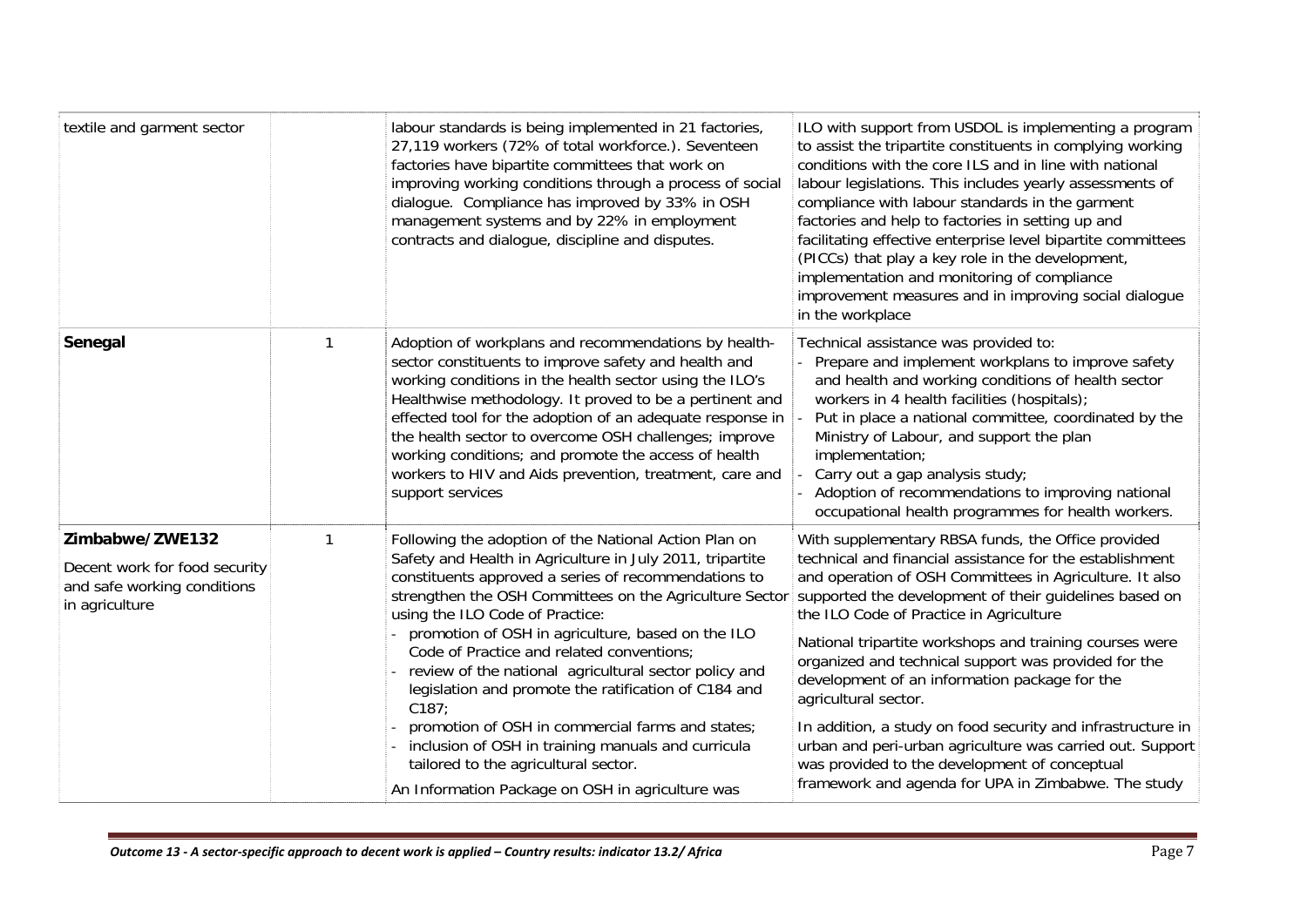|  | developed, based on the outcomes of a tripartite<br>workshop. OSH Committee Guidelines were also reviewed issues in urban and peri-urban agriculture Information<br>with ILO technical support.<br>The promotion of the ILO Code of Practice on OSH in<br>Agriculture complemented the efforts aimed at reviewing<br>of national and agricultural sector policy and legislation<br>on OSH and, at the same time, integrating the provisions<br>of the relevant ILO Conventions (C184 & C187) into the<br>national law, in preparation for their ratification | also provided inputs for the design of the "ILO Labour<br>and Resource Guide", which will be validated in a<br>tripartite workshop. |
|--|--------------------------------------------------------------------------------------------------------------------------------------------------------------------------------------------------------------------------------------------------------------------------------------------------------------------------------------------------------------------------------------------------------------------------------------------------------------------------------------------------------------------------------------------------------------|-------------------------------------------------------------------------------------------------------------------------------------|
|--|--------------------------------------------------------------------------------------------------------------------------------------------------------------------------------------------------------------------------------------------------------------------------------------------------------------------------------------------------------------------------------------------------------------------------------------------------------------------------------------------------------------------------------------------------------------|-------------------------------------------------------------------------------------------------------------------------------------|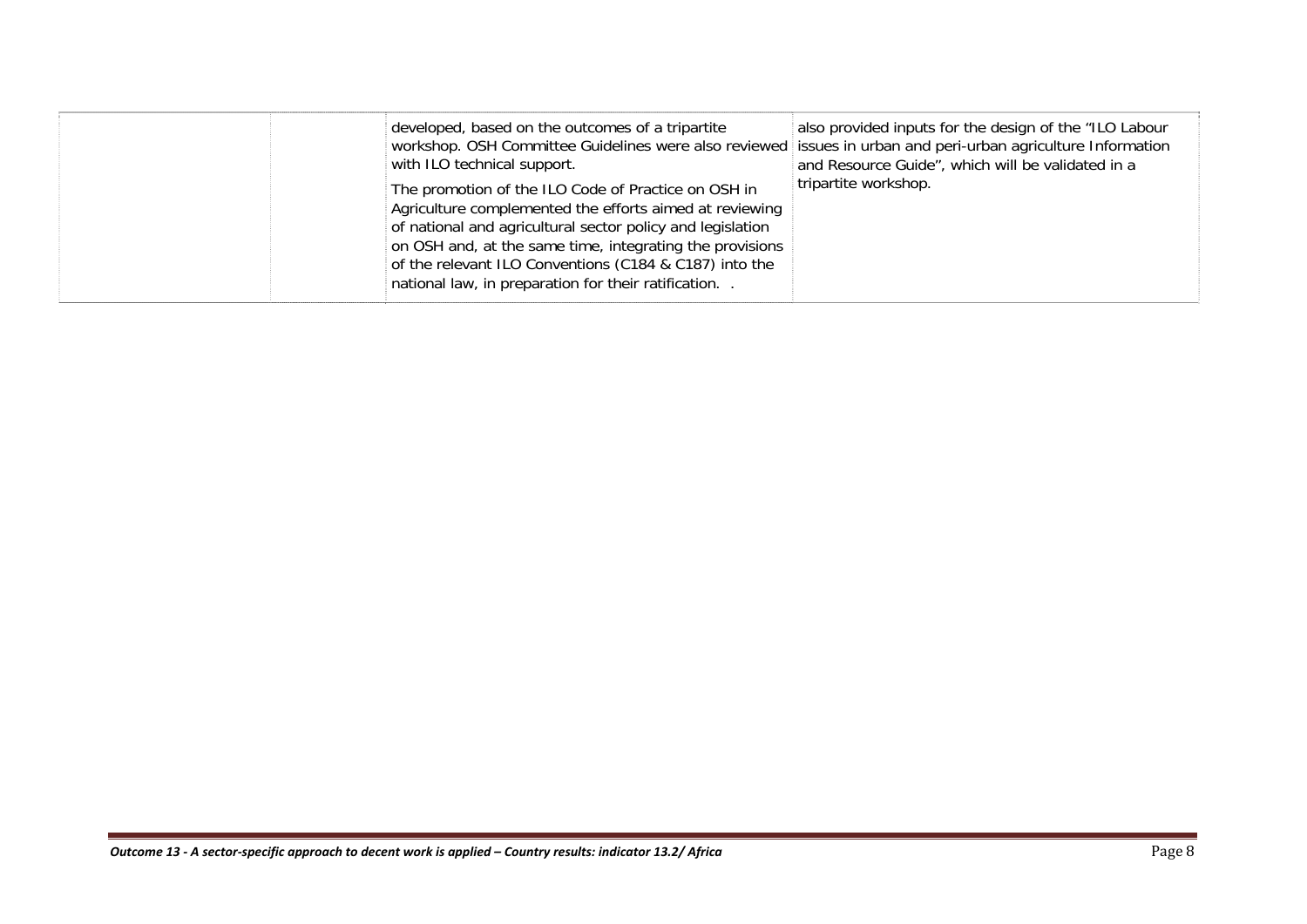| Americas                                                                        |                                                                                                                                                                                                                                                                                                                                                                                                                                                                                                                                               |                                                                                                                                                                                                                                                                                                                                                                                                                                                                                                                                                                                                                                                                                                                                                                                                                                                                                                                                                                                                                                                                                                                                                                                                                                                                                   |
|---------------------------------------------------------------------------------|-----------------------------------------------------------------------------------------------------------------------------------------------------------------------------------------------------------------------------------------------------------------------------------------------------------------------------------------------------------------------------------------------------------------------------------------------------------------------------------------------------------------------------------------------|-----------------------------------------------------------------------------------------------------------------------------------------------------------------------------------------------------------------------------------------------------------------------------------------------------------------------------------------------------------------------------------------------------------------------------------------------------------------------------------------------------------------------------------------------------------------------------------------------------------------------------------------------------------------------------------------------------------------------------------------------------------------------------------------------------------------------------------------------------------------------------------------------------------------------------------------------------------------------------------------------------------------------------------------------------------------------------------------------------------------------------------------------------------------------------------------------------------------------------------------------------------------------------------|
| <b>Brazil/BRA202</b><br>Promoción del Trabajo<br>Decente en el nivel sectorial. | State-level Pacts on decent work during the preparation<br>and holding of the 2016 World Cup signed by in selected<br>host-cities (Cuiabá, Recife, Salvador and São Paulo).<br>National and state-level decent work committees agreed<br>on implementation of specific activities under their<br>Decent Work Agendas.                                                                                                                                                                                                                         | The ILO assisted in the preparation of a project proposal,<br>in consultation with tripartite constituents, to promote<br>decent work during the organization and holding of the<br>2016 World Cup. An inception phase implemented in<br>2012-13 aiming at promoting social dialogue and building<br>capacity of stakeholders in the construction, tourism,<br>textiles/garments sectors in some of the World Cup host<br>cities. Support was provided to several initiatives, such<br>as: formulation of pacts to promote decent work in World<br>Cup's host cities; integration of the actions to promote<br>decent work and the World Cup under the National and<br>State-level Decent Work Agendas; quantitative and<br>qualitative diagnostic studies on the main decent work<br>challenges and opportunities during the Confederations<br>Cup in June 2013; tripartite training course on<br>sustainable tourism in Cuiaba; workshop on decent work<br>in the textiles sector in Recife; observatory on violations<br>to children and adolescents' rights. ILO has also<br>participated in meetings of the Social Dialogue<br>Roundtable for the Construction Sector, coordinated by<br>the Presidency and in Building and Wood Worker's<br>International (BWI) activities. |
| <b>Chile</b>                                                                    | Under the framework of the social dialogue process in the<br>forestry sector established in 2011, a Plan of Action 2013-<br>14 to promote social dialogue in the forestry sector was<br>adopted by national stakeholders, with support from the<br>ILO and other international organizations. The plan aims<br>at developing local socio-environmental initiatives,<br>through local economic development and decent work.<br>An Executive Committee was created to monitor the<br>implementation of the Plan at national and regional level. | The ILO has been providing technical assistance to the<br>social dialogue process in the sector. In 2012, the Office<br>commissioned a study on working conditions in the<br>forestry sector, which were discussed during the tripartite<br>workshop in the forestry sector, held in Santiago in<br>November 2012, with the participation of 70<br>representatives from the government, employers, trade<br>unions and NGO. The ILO also assisted the elaboration of<br>a Plan of Action to improve sustainability and working<br>conditions in the sector, which was further validated by<br>representatives from the sector.                                                                                                                                                                                                                                                                                                                                                                                                                                                                                                                                                                                                                                                    |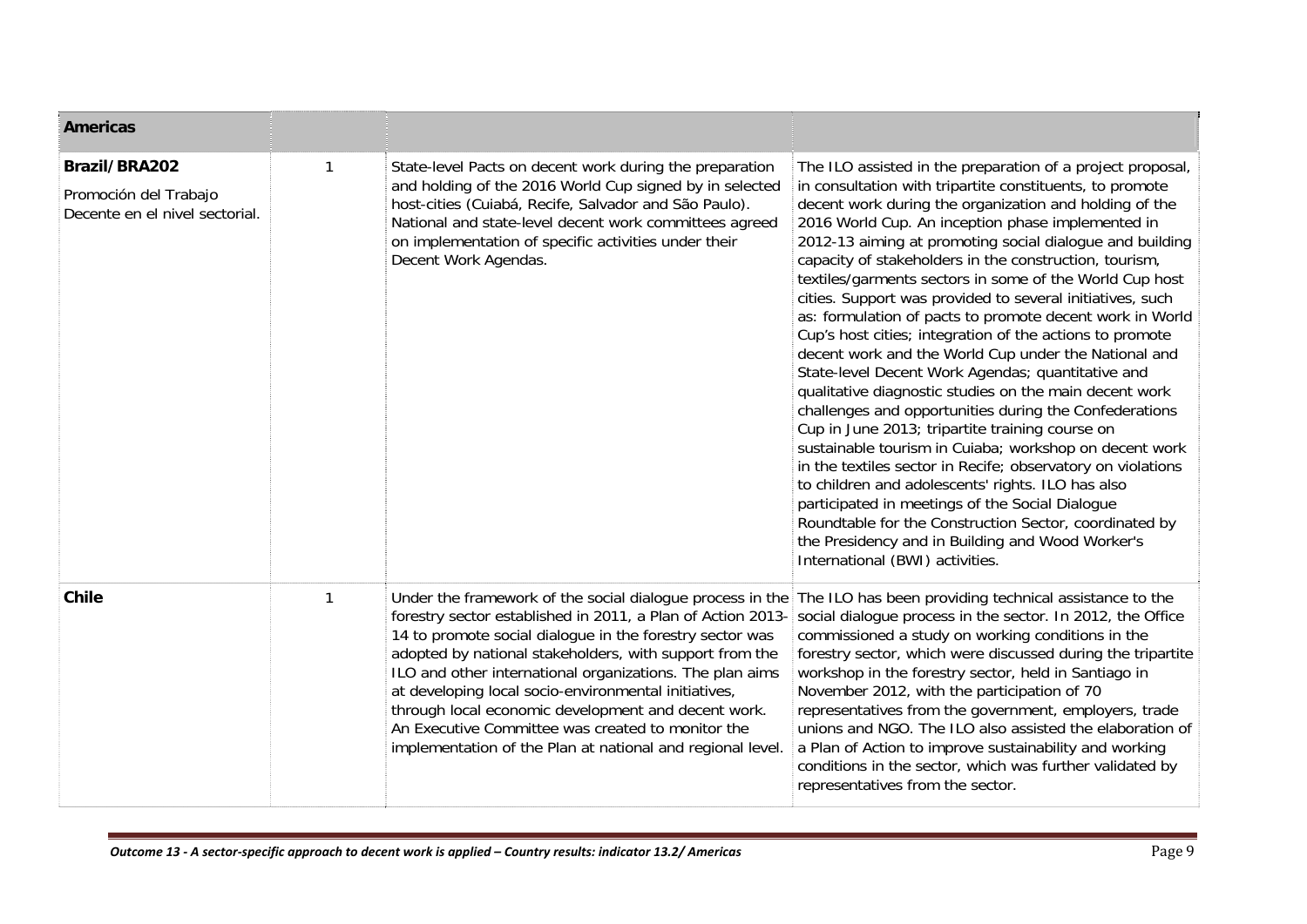| <b>Dominican Republic</b><br>/SSJ104<br>En Honduras, El Salvador y la<br>República Dominicana, con el<br>apoyo de la OIT, se<br>promueven empresa<br>sostenibles en el sector del<br>azucar que crea trabajos<br>decentes y mejoran el<br>cumplimiento de los<br>derechos laborales. | Based on the ILO's System for Integrated measurement<br>and improvement of productivity (SIMAPRO)<br>methodology, two sugar mills developed sectoral work<br>plans to improve productivity and working conditions,<br>especially as regards to occupational safety and health in<br>the workplace.<br>The National Vocational Training Institute (INFOTEP) is<br>expanding its training and technical assistance to the<br>Dominican enterprises in productivity and working<br>conditions using successfully the SIMAPRO methodology. | With funds from Canada <sup>2</sup> , the ILO provided technical<br>assistance for building the capacity of sugarcane mills to<br>use the ILO/SIMAPRO methodology focussing on<br>occupational safety and health and working conditions,<br>through the organization of training programmes in 2012<br>and 2012 for sugar mills.<br>In addition, the Office organized a training of trainers<br>courses for 30 officers from the National Vocational<br>Training Institute (INFOTEP) on the use of the SIMPAPRO<br>methodology.                                                                                |
|--------------------------------------------------------------------------------------------------------------------------------------------------------------------------------------------------------------------------------------------------------------------------------------|----------------------------------------------------------------------------------------------------------------------------------------------------------------------------------------------------------------------------------------------------------------------------------------------------------------------------------------------------------------------------------------------------------------------------------------------------------------------------------------------------------------------------------------|----------------------------------------------------------------------------------------------------------------------------------------------------------------------------------------------------------------------------------------------------------------------------------------------------------------------------------------------------------------------------------------------------------------------------------------------------------------------------------------------------------------------------------------------------------------------------------------------------------------|
| El Salvador/SSJ 104<br>En Honduras, El Salvador y la<br>República Dominicana, con el<br>apoyo de la OIT, se<br>promueven empresa<br>sostenibles en el sector del<br>azucar que crea trabajos<br>decentes y mejoran el<br>cumplimiento de los<br>derechos laborales.                  | Employers and workers of the sugar industry, with<br>government support, agreed in November 2012, a<br>strategy to improve productivity and working conditions<br>through social dialogue. Based on this agreement, the<br>following results have already been achieved:<br>three sugar mills implemented the ILO SIMAPRO<br>methodology in 2013;<br>the Vocational Training Institute (INSAFORP) adopted<br>in 2013 the SIMAPRO methodology as part of its offer<br>of services to improve productivity.                              | With funds from Canada <sup>3</sup> , the Office developed:<br>tripartite course on risk assessment and management<br>in collaboration with International Training Centre of<br>the ILO (CINTERFOR) in July, 2012<br>tripartite workshop on productivity measurement and<br>evaluation in February, 2013;<br>technical assistance for the implementation of the<br>SIMAPRO methodologies in the sugar mills in the first<br>half 2013;<br>training workshop for 27 INSAFORP facilitators on the<br>SIMAPRO methodology in May, 2013;<br>international seminar for exchange of good practices in<br>June, 2013. |
| Haiti/HTI102<br>El país mejora el<br>cumplimiento de las normas<br>laborales y la competitividad<br>en el sector textil y otros                                                                                                                                                      | Los empleadores y las organizaciones sindicales crearon<br>una Mesa de Diálogo Social en julio de 2012 con el<br>objetivo de mejorar las relaciones laborales en el sector<br>de la confección. Durante el año 2013, la Mesa de<br>Diálogo Social se reunió 8 veces para discutir problemas                                                                                                                                                                                                                                            | La OIT brindó una capacitación sobre las Normas<br>Fundamentales del Trabajo en julio de 2012, que<br>concluyó con la firma de un acuerdo de principios entre<br>los empleadores y las organizaciones sindicales así como<br>de observadores (Ministerio de Asuntos Sociales y de                                                                                                                                                                                                                                                                                                                              |

<sup>2</sup> Project "Competitiveness of the Sugar Sector (CSS) in the Dominican Republic, Honduras, and El Salvador - RLA/11/01/CAN″<br><sup>3</sup> Project "Competitiveness of the Sugar Sector (CSS) in the Dominican Republic, Honduras, and E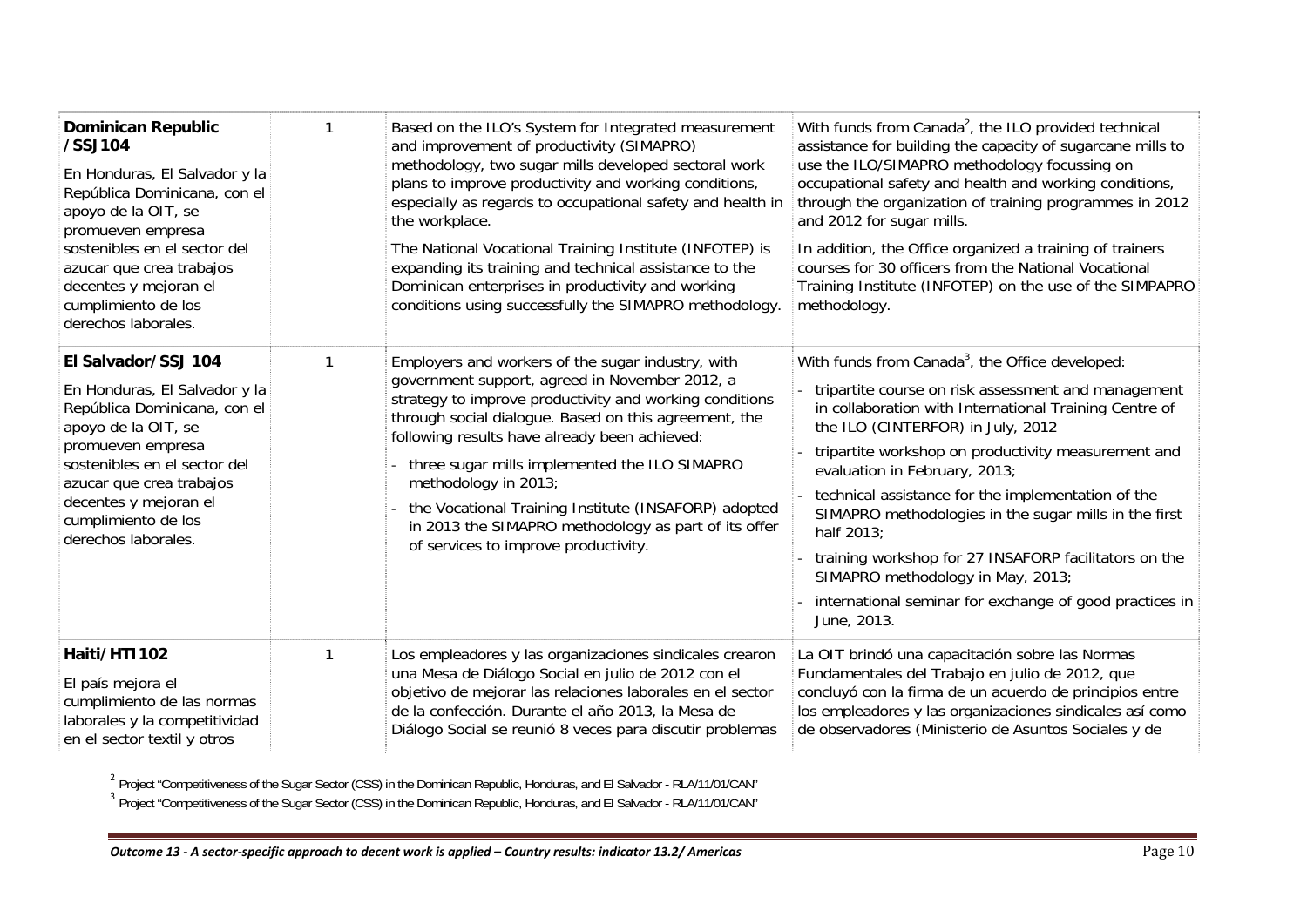| sectores clave para la<br>reconstrucción del país.                                                                                |                | en el sector e identificar soluciones para que se<br>mantenga la competitividad. Además, las organizaciones<br>sindicales lograron organizar a los obreros del sector<br>textil en un 50% de las fábricas en Haití.                                                                                                                                                                                                                                                                                                                                                                                                                                                                                                                                                                                                       | Trabajo, Ministerio de Comercio e Industria, CTMO-<br>HOPE), para crear la mesa de diálogo social. La OIT<br>brindó también capacitación (diálogo social, técnicas de<br>negociación y una formación práctica sobre las normas).<br>La OIT apoyó a la mesa de diálogo social en la revisión<br>del memorándum del acuerdo, así como en la facilitación<br>de las reuniones.                                                                                                                                                                                                                                                                                                                                                                      |
|-----------------------------------------------------------------------------------------------------------------------------------|----------------|---------------------------------------------------------------------------------------------------------------------------------------------------------------------------------------------------------------------------------------------------------------------------------------------------------------------------------------------------------------------------------------------------------------------------------------------------------------------------------------------------------------------------------------------------------------------------------------------------------------------------------------------------------------------------------------------------------------------------------------------------------------------------------------------------------------------------|--------------------------------------------------------------------------------------------------------------------------------------------------------------------------------------------------------------------------------------------------------------------------------------------------------------------------------------------------------------------------------------------------------------------------------------------------------------------------------------------------------------------------------------------------------------------------------------------------------------------------------------------------------------------------------------------------------------------------------------------------|
|                                                                                                                                   | $\overline{2}$ | 24 fábricas del sector textil en Haití están realizando<br>evaluaciones dos veces al año con la finalidad de mejorar<br>el cumplimiento de los estándares laborales<br>internacionales y la legislación nacional. La herramienta<br>de evaluación fue revisada en 2012 y en consecuencia se<br>presentó al Ministerio de Asuntos Sociales (MAST) por<br>segunda vez a principios de 2013 para sus comentarios.<br>Por último se presentó y aprobó ante un comité tripartito<br>CTMO-HOPE para la validación.<br>By June 2013, the system was supporting 24 factories<br>with 25,924 workers, representing 100% of the sector's<br>labour force to improve compliance with labour<br>standards. Data shows that ccompliance has improved by<br>36% in Working Environment and on average by 23% in<br>working time issues. | In order to improve working conditions of garment<br>workers and competitiveness of the garment sector, the<br>ILO with support from USDOL is implementing the Better<br>Work program to assist the tripartite constituents in<br>complying working conditions with the core ILS and in<br>line with national labour legislations. This includes yearly<br>assessments of compliance with labour standards in the<br>garment factories and help to a large group of factories<br>in setting up and facilitating effective enterprise level<br>bipartite committees (PICCs) that play a key role in the<br>development, implementation and monitoring of<br>compliance improvement measures and in improving<br>social dialogue in the workplace. |
| Nicaragua/NIC104<br>El país mejora el<br>cumplimiento de las normas<br>laborales y de la<br>competitividad en el sector<br>textil | 2              | Se incorporaron 30 empresas del sector a un sistema<br>tripartito" con más de 40,000 trabajadores (50% del total<br>de los trabajadores en el sector textil) realizándose una<br>evaluación de cumplimiento con las normas<br>internacionales (durante febrero-diciembre de 2013) y<br>condiciones de trabajo, mediante la emisión de un<br>informe. Se inscribieron 11 marcas compradoras al<br>programa.<br>El Ministerio de Trabajo suscribió el Acuerdo de<br>Colaboración con la OIT (durante el segundo trimestre de<br>2013), para realizar capacitaciones de Inspección de                                                                                                                                                                                                                                        | In order to improve working conditions of garment<br>workers and competitiveness of the garment sector, the<br>ILO with support from USDOL is implementing the Better<br>Work program to assist the tripartite constituents in<br>complying working conditions with the core ILS and in<br>line with national labour legislations. This includes yearly<br>assessments of compliance with labour standards in the<br>garment factories and help factories in setting up and<br>facilitating effective enterprise level bipartite committees<br>(PICCs) that play a key role in the development,<br>implementation and monitoring of compliance<br>improvement measures and in improving social dialogue                                          |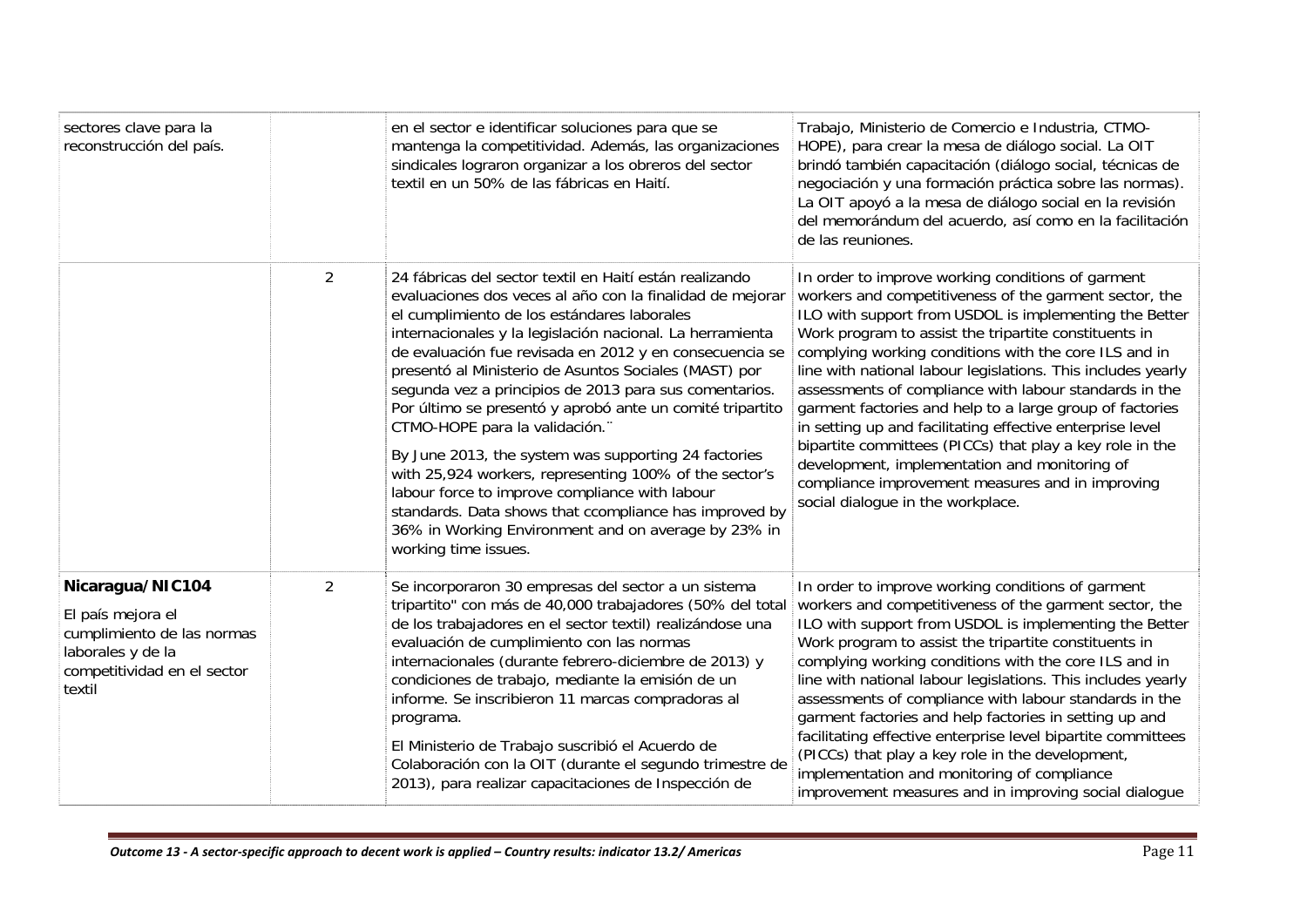|                                                                                                                                            | Trabajo; además se aprobó un Protocolo de actuación en in the workplace.<br>casos de Cero Tolerancia (durante el segundo trimestre<br>de 2013).                                                                                                                                                                                                                                                                                                                                                                                                      |                                                                                                                                                                                                                                                                                                                                                                                                                        |
|--------------------------------------------------------------------------------------------------------------------------------------------|------------------------------------------------------------------------------------------------------------------------------------------------------------------------------------------------------------------------------------------------------------------------------------------------------------------------------------------------------------------------------------------------------------------------------------------------------------------------------------------------------------------------------------------------------|------------------------------------------------------------------------------------------------------------------------------------------------------------------------------------------------------------------------------------------------------------------------------------------------------------------------------------------------------------------------------------------------------------------------|
| Peru/PER134<br>Capacidades de los<br>mandantes fortalecidas para<br>participar en espacios<br>sectoriales tripartitos de<br>diálogo social | The Peru's National Port Authority (APN) is implementing<br>the Portworker Development Programme (PDP) among<br>the National Port System of Peru and other Andean<br>countries, under an agreement signed with the ILO. PDP<br>aims at enabling governments, port authorities, private<br>port operators and training institutes to establish<br>effective and systematic portworker training schemes,<br>designed to improve cargo-handling performance,<br>working conditions and practices, safety, and the status<br>and welfare of portworkers. | ILO provided technical assistance for the implementation<br>of the PDP programme in Peru. The Office organized a<br>training course in Lima from 5 to 13 December 2012, in<br>which 12 chief instructors were certified to conduct PDP<br>trainings.                                                                                                                                                                   |
| <b>United States</b>                                                                                                                       | The National Maritime Safety Association (NMSA) is<br>implementing the Portworker Development Programme<br>(PDP) in the country, under an agreement signed with<br>the ILO. PDP aims at enabling governments, port<br>authorities, private port operators and training institutes<br>to establish effective and systematic portworker training<br>schemes, designed to improve cargo-handling<br>performance, working conditions and practices, safety,<br>and the status and welfare of portworkers.                                                | Under the Portworker Development Programme (PDP),<br>the ILO signed an Agreement on February 2013 with the<br>NMSA, which represents the marine cargo handling<br>industry in the United States in safety and health matters<br>arising under various statutes, including the Occupational<br>Safety and Health Act. The agreement provides the<br>authority to NMSA to further develop the programme in<br>its ports. |
| <b>Uruguay</b>                                                                                                                             | A new framework put in place by the Wage Council<br>(CBET) to establish a new occupational certification<br>system for the sector. The system evaluates tasks,<br>analyse and revise job positions and define a competence<br>certification system for the construction sector. This will<br>enhance collective bargaining and support the<br>modernization process and the application of new<br>technologies in the sector, which will in turn improve<br>working and living conditions.                                                           | Under a trust fund implemented by ILO/Cinterfor <sup>4</sup> ,<br>support was provided to the development of a new<br>occupational structure for the construction sector, in<br>consultation with employers and workers.                                                                                                                                                                                               |

<sup>4</sup> Project "Evaluación de tareas y diseño del proceso de certificación ocupacional en la industria de construcción" (URU/12/01/FSC)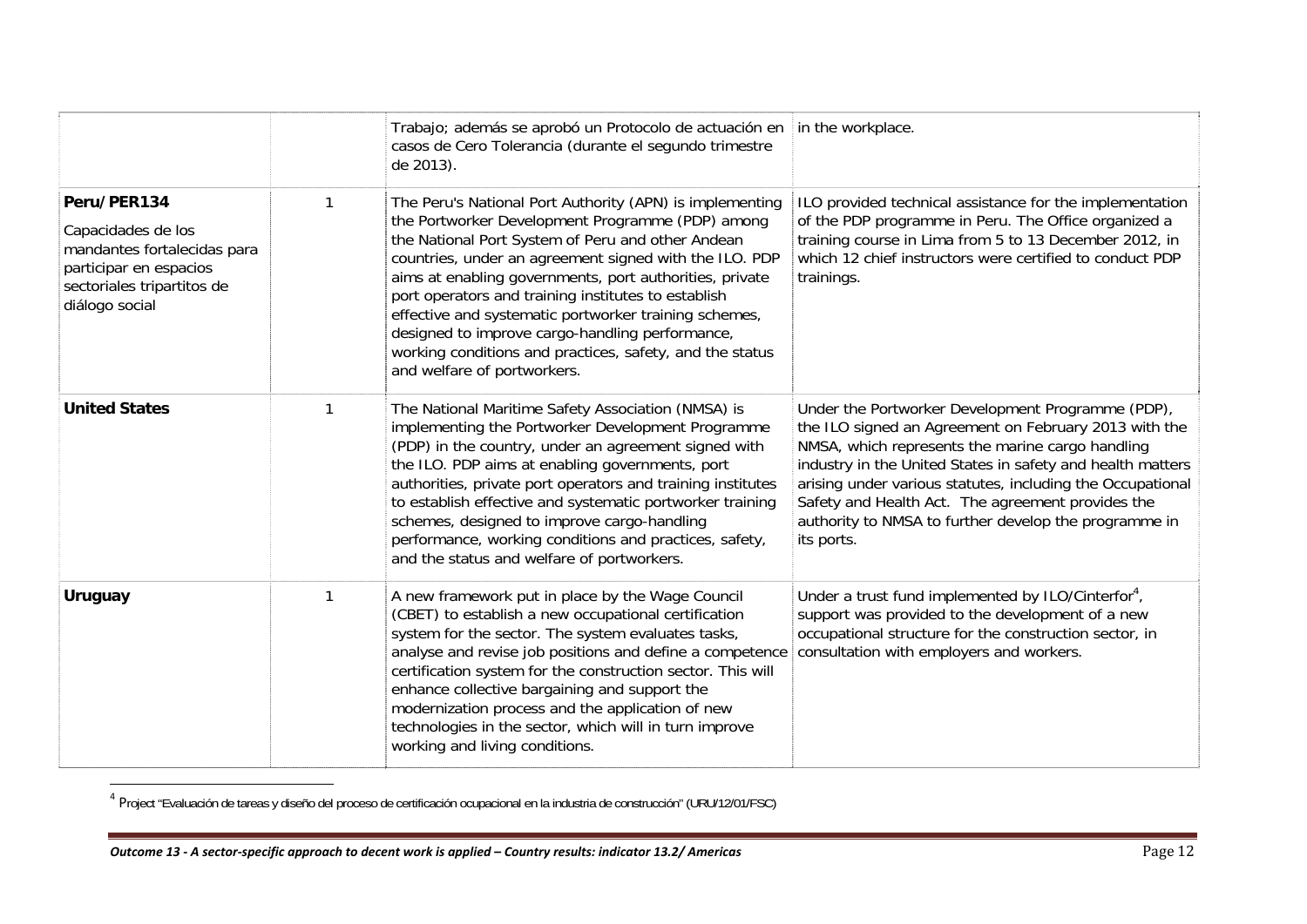| <b>Arab States</b>                                                                                                                                                                |                |                                                                                                                                                                                                                                                                                                                                                                                                                                                                                                                                                                                                                                                                                                    |                                                                                                                                                                                                                                                                                                                                                                                                                                                                                                                                                                                                                                                                                                                                                                                                                                                                                                                 |
|-----------------------------------------------------------------------------------------------------------------------------------------------------------------------------------|----------------|----------------------------------------------------------------------------------------------------------------------------------------------------------------------------------------------------------------------------------------------------------------------------------------------------------------------------------------------------------------------------------------------------------------------------------------------------------------------------------------------------------------------------------------------------------------------------------------------------------------------------------------------------------------------------------------------------|-----------------------------------------------------------------------------------------------------------------------------------------------------------------------------------------------------------------------------------------------------------------------------------------------------------------------------------------------------------------------------------------------------------------------------------------------------------------------------------------------------------------------------------------------------------------------------------------------------------------------------------------------------------------------------------------------------------------------------------------------------------------------------------------------------------------------------------------------------------------------------------------------------------------|
| Jordan/JOR102<br>Competitiveness and<br>productivity enhanced and<br>compliance with international<br>labour standards promoted in<br>specific sectors at the<br>industrial level |                | The tripartite constituents in Jordan adopted a strategy<br>for achieving lasting sustainability for the Better Work<br>system for improving compliance with labour standards in<br>the Jordanian garment sector by looking at its long-term<br>political, financial, and managerial viability. The strategy<br>adopted sets out a three-year transition period to<br>sustainability. Better Work Jordan would register as a<br>not-for-profit company once it becomes a national entity<br>governed by the tripartite constituents while maintaining<br>a clear association with the ILO and the global Better<br>Work programme.                                                                 | The ILO, with support from USAID, developed a vision<br>and key strategies for the last phase of the Better Work<br>Jordan programme.                                                                                                                                                                                                                                                                                                                                                                                                                                                                                                                                                                                                                                                                                                                                                                           |
|                                                                                                                                                                                   | $\overline{2}$ | The government required all exporting apparel factories<br>to participate in the Better Work programme and as a<br>result. Seventy per cent of the garment-exporting<br>factories participate in the tripartite system that<br>measures compliance with labour standards and supports<br>bipartite committees (PICCs) to a process for continuous<br>improvement of labour compliance through social<br>dialogue. By June 2013, 59 factories with 40,000<br>workers, representing 90% of the sector's labour force<br>received support to improve compliance with labour<br>standards. Data shows that compliance rates on issues<br>such as forced labour, compensation and OSH have<br>improved. | In order to improve working conditions of garment<br>workers and competitiveness of the garment sector, the<br>ILO is implementing the Better Work programme to assist<br>the tripartite constituents in complying working conditions<br>with the core ILS and in line with national labour<br>legislations. This includes yearly assessments of<br>compliance with labour standards in the garment<br>factories and help factories in setting up and facilitating<br>effective enterprise level bipartite committees (PICCs)<br>that play a key role in the development, implementation<br>and monitoring of compliance improvement measures<br>and in improving social dialogue in the workplace.<br>Through this system, the ILO helped factories dealing<br>with serious human rights violations and sexual<br>harassment and worked with labour inspectors to<br>improve their capacity to do inspections. |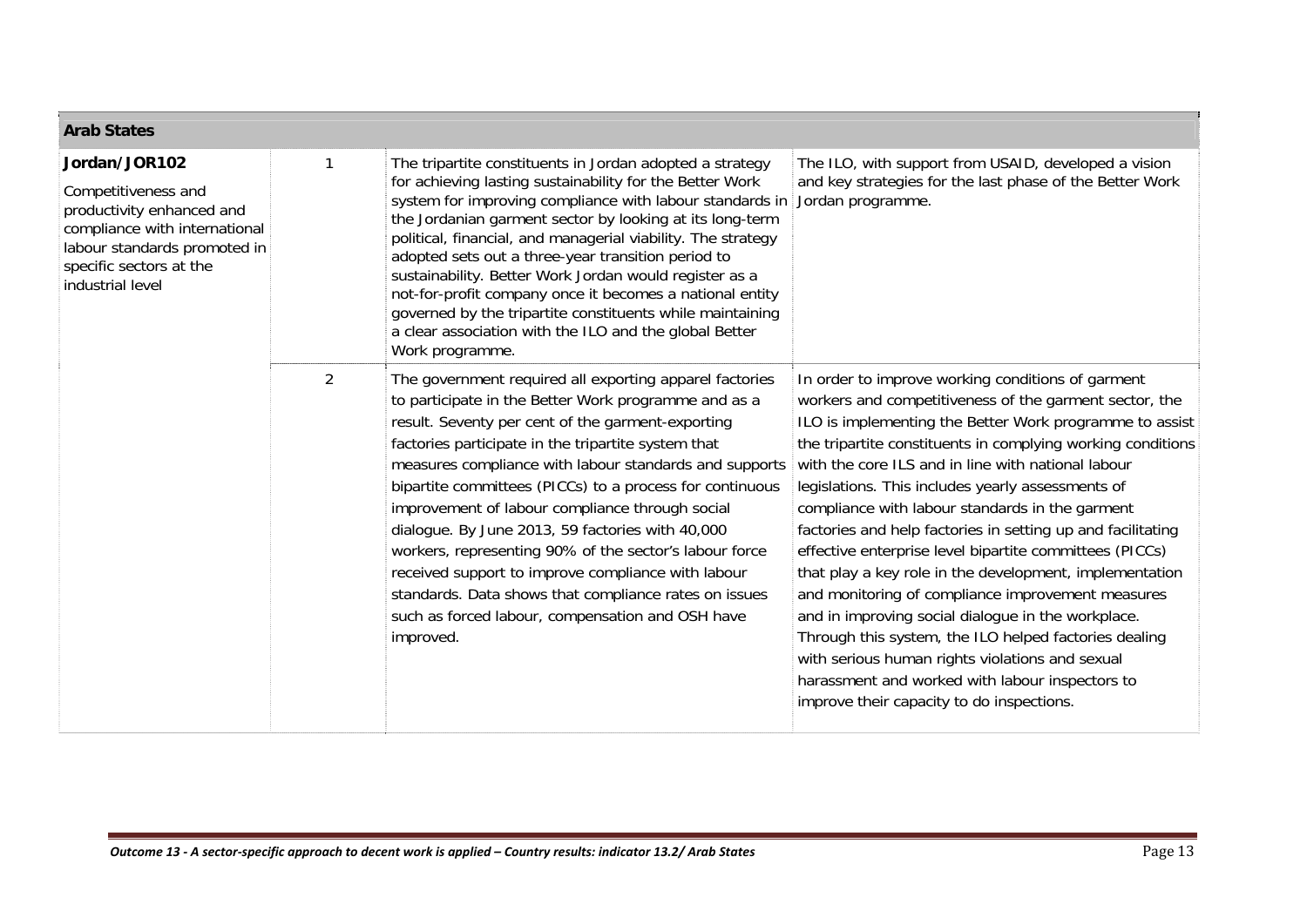| <b>Asia and the Pacific</b>                                                                                                                                                                                                                 |                |                                                                                                                                                                                                                                                                                                                                                                                                                                                                                                                                                                                                                                                                                                                    |                                                                                                                                                                                                                                                                                                                                                                                                                                                                                                                                                                                                                                                                                                                                     |
|---------------------------------------------------------------------------------------------------------------------------------------------------------------------------------------------------------------------------------------------|----------------|--------------------------------------------------------------------------------------------------------------------------------------------------------------------------------------------------------------------------------------------------------------------------------------------------------------------------------------------------------------------------------------------------------------------------------------------------------------------------------------------------------------------------------------------------------------------------------------------------------------------------------------------------------------------------------------------------------------------|-------------------------------------------------------------------------------------------------------------------------------------------------------------------------------------------------------------------------------------------------------------------------------------------------------------------------------------------------------------------------------------------------------------------------------------------------------------------------------------------------------------------------------------------------------------------------------------------------------------------------------------------------------------------------------------------------------------------------------------|
| Cambodia/KHM161<br>Working conditions and<br>competitiveness in the<br>garment sector is improved<br>through compliance with<br>international labour<br>standards and national<br>labour law as well as through<br>promotion of decent work | $\overline{2}$ | With oversight by a tripartite Programme Advisory<br>Committee, a system for increased financial<br>sustainability and increased local management<br>capacity that will sustain support to improve<br>workplace compliance at garment exporting factories<br>have been implemented. . By June 2013, this system<br>supporting 431 factories with 421,617 workers,<br>representing 100% of the sector's labour force to<br>improve compliance with labour standards.                                                                                                                                                                                                                                                | In order to improve working conditions of garment workers<br>and competitiveness of the garment sector, the ILO is<br>implementing the Better Factories Cambodia program to<br>assist the tripartite constituents in complying working<br>conditions with the core ILS and in line with national labour<br>legislations. This includes yearly assessments of compliance<br>with labour standards in the garment factories and help to a<br>large group of factories in setting up and facilitating effective<br>enterprise level bipartite committees (PICCs) that play a key<br>role in the development, implementation and monitoring of<br>compliance improvement measures and in improving social<br>dialogue in the workplace. |
|                                                                                                                                                                                                                                             |                |                                                                                                                                                                                                                                                                                                                                                                                                                                                                                                                                                                                                                                                                                                                    | As part of this approach, the ILO launched a pilot footwear<br>assessment programme in cooperation with USDOL, IFC and<br>the Republic of Korea's Ministry of Strategy and Finance to<br>assess 25% of the country's footwear factories in 2012. As a<br>result of the pilot, the ILO broadened its compliance<br>assessment and advisory services to footwear factories.                                                                                                                                                                                                                                                                                                                                                           |
| Indonesia/IDN803<br>Increased capacities of<br>employers' and workers'<br>organisations to participate<br>effectively in the<br>development of social and<br>labour policy                                                                  | $\overline{2}$ | A tripartite Programme Advisory Committee with<br>representatives from national and sectoral level is<br>overseeing the implementation of a system to improve<br>compliance with labour standards in the Indonesian<br>apparel sector through assessing working conditions<br>and facilitation worker management dialogue<br>processes at the factory level for continued<br>improvement.<br>By June 2013, the system was supporting 81 factories<br>with 308,352 workers, representing 30% of the<br>sector's labour force to improve compliance with<br>labour standards. Data shows that Compliance<br>improved by 27% in the area of Working Environment<br>and by 18% in the areas of Freedom of Association, | In order to improve working conditions of garment workers<br>and competitiveness of the garment sector, the ILO is<br>implementing the Better Work Indonesia program to assist<br>the tripartite constituents in complying working conditions<br>with the core ILS and in line with national labour legislations.<br>This includes yearly assessments of compliance with labour<br>standards in the garment factories and help to factories in<br>setting up and facilitating effective enterprise level bipartite<br>committees (PICCs) that play a key role in the development,<br>implementation and monitoring of compliance improvement<br>measures and in improving social dialogue in the workplace.                         |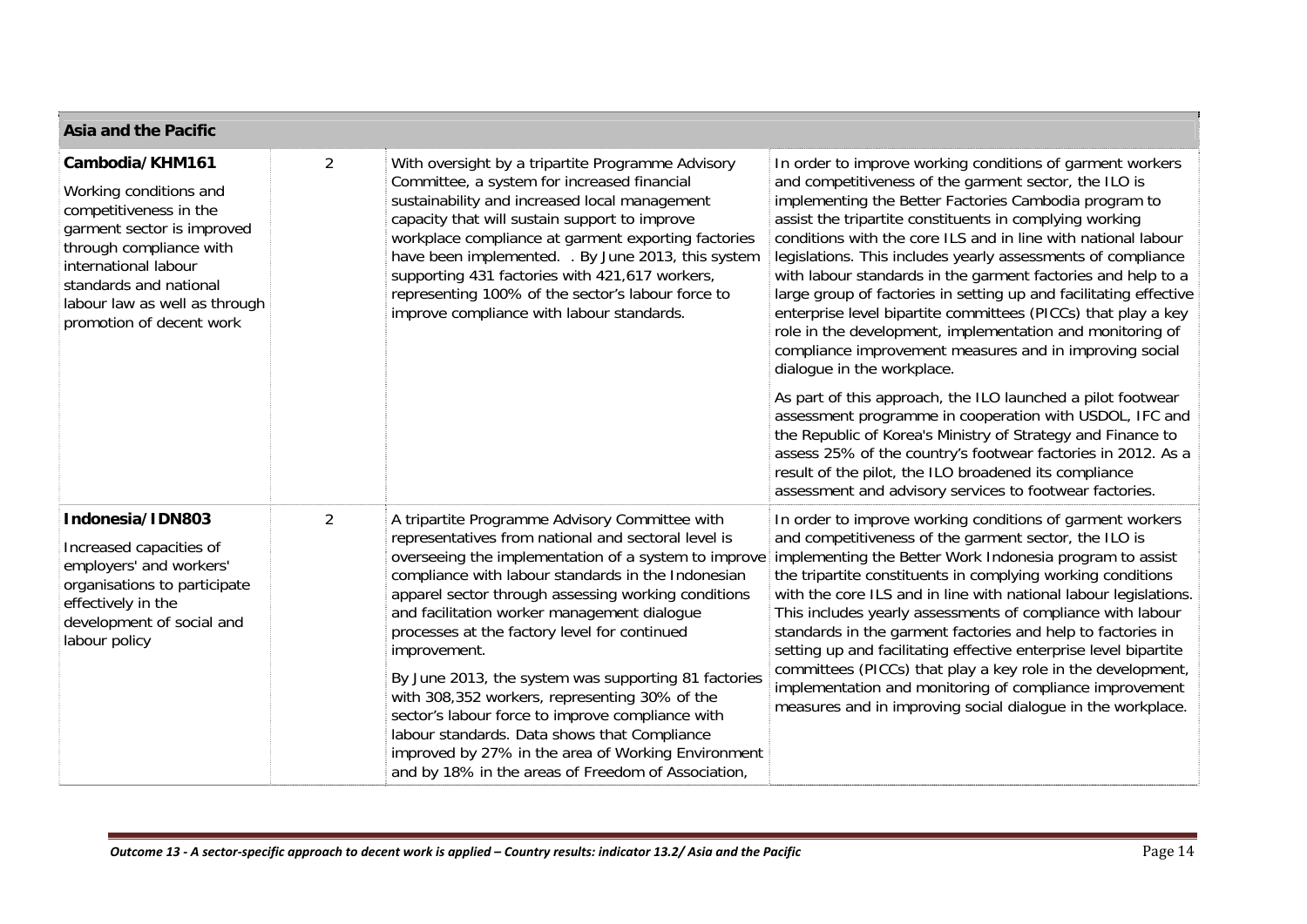|                                                                                                          | Gender discrimination and Social Security.                                                                                                                                                                                                                                                                                                                                                                                                                                                                                                                                                                                                                                                                                                                                                                                                                                                                                                                                                                     |                                                                                                                                                                                                                                                                                                                                                                                                                                                                                                                                                                                                                                                                                                                                                                                                                                                                                                                                                                       |
|----------------------------------------------------------------------------------------------------------|----------------------------------------------------------------------------------------------------------------------------------------------------------------------------------------------------------------------------------------------------------------------------------------------------------------------------------------------------------------------------------------------------------------------------------------------------------------------------------------------------------------------------------------------------------------------------------------------------------------------------------------------------------------------------------------------------------------------------------------------------------------------------------------------------------------------------------------------------------------------------------------------------------------------------------------------------------------------------------------------------------------|-----------------------------------------------------------------------------------------------------------------------------------------------------------------------------------------------------------------------------------------------------------------------------------------------------------------------------------------------------------------------------------------------------------------------------------------------------------------------------------------------------------------------------------------------------------------------------------------------------------------------------------------------------------------------------------------------------------------------------------------------------------------------------------------------------------------------------------------------------------------------------------------------------------------------------------------------------------------------|
| <b>Philippines</b>                                                                                       | An initial roadmap that harmonizes the initiatives of<br>social partners and donors on the ratification of the<br>Labour Relations (Public Service) Convention, (N°151)<br>was developed and being implemented. The<br>ratification is identified as a under the 2011-2016<br>Philippine Labour and Employment Plan (PLEP), which<br>is monitored by the National Tripartite Advisory<br>Committee (NTAC).<br>The President has affirmed the need for a Civil Service<br>Code, replacing the Executive Order 180. A proposed<br>Code is being considered in the Parliament and<br>includes mechanism for collective bargaining in<br>compliance with C151. There is unequivocal support<br>from trade unions, employer's organizations and<br>donors for the ratification of C151. The largest<br>coalition of workers in the country, the NAGKAISA<br>(united), also included C151 in their campaign for<br>ratification. The National Industrial Peace Council<br>(NTIPC) endorsed the ratification of C151. | Under the promotion campaign for the ratification of C151,<br>the Office has:<br>commissioned a gap analysis on how the current legal<br>situation compares with C151, R159 and CFA rulings in<br>May 2012;<br>held capacity building workshops in May 2012, using the<br>Manual on Collective Bargaining and Dispute Resolution<br>in the Public Service;<br>held technical briefings and meetings with principals of<br>government departments or ministries and the Senate;<br>provided technical advice for members of National<br>Industrial Peace Council (NTIPC);<br>supported implementation of initiatives identified by all<br>social partners.<br>developed the content for the IEC materials on C151;<br>re-reprinted and distributed 500 copies of the ILO<br>Manual on Collective Bargaining and Dispute Resolution.<br>facilitated the consultation, development and finalisation<br>of the initial roadmap for the ratification of the<br>Convention. |
| Viet Nam/VNM103<br>Improved competiveness<br>through promotion of decent<br>work in key economic sectors | A tripartite Project Advisory Committee, consisting of<br>tripartite representatives from the national and<br>provincial levels, is overseeing the implementation of<br>a system to follow up on ILO recommendations and<br>conclusions on the full range of working conditions<br>issues. In many cases, the system is piloting<br>strategies for enterprise-level implementation of<br>policies that have been made at the national level or<br>raising learning and practical evidence from<br>enterprise-level interventions to help inform policy and<br>legislative reform discussions. The system has<br>facilitated the establishment of Labour and<br>Management Committees in roughly 200 apparel<br>factories, focused on improving compliance with core                                                                                                                                                                                                                                            | In order to improve working conditions of garment workers<br>and competitiveness of the garment sector, the ILO is<br>implementing the Better Work Viet Nam program to assist<br>the tripartite constituents in complying working conditions<br>with the core ILS and in line with national labour legislations.<br>This includes yearly assessments of compliance with labour<br>standards in the garment factories and help to factories in<br>setting up and facilitating effective enterprise level bipartite<br>committees (PICCs) that play a key role in the development,<br>implementation and monitoring of compliance improvement<br>measures and in improving social dialogue in the workplace.<br>The ILO has provided technical assistance to roughly 200<br>apparel factories using its global and regional experiences                                                                                                                                 |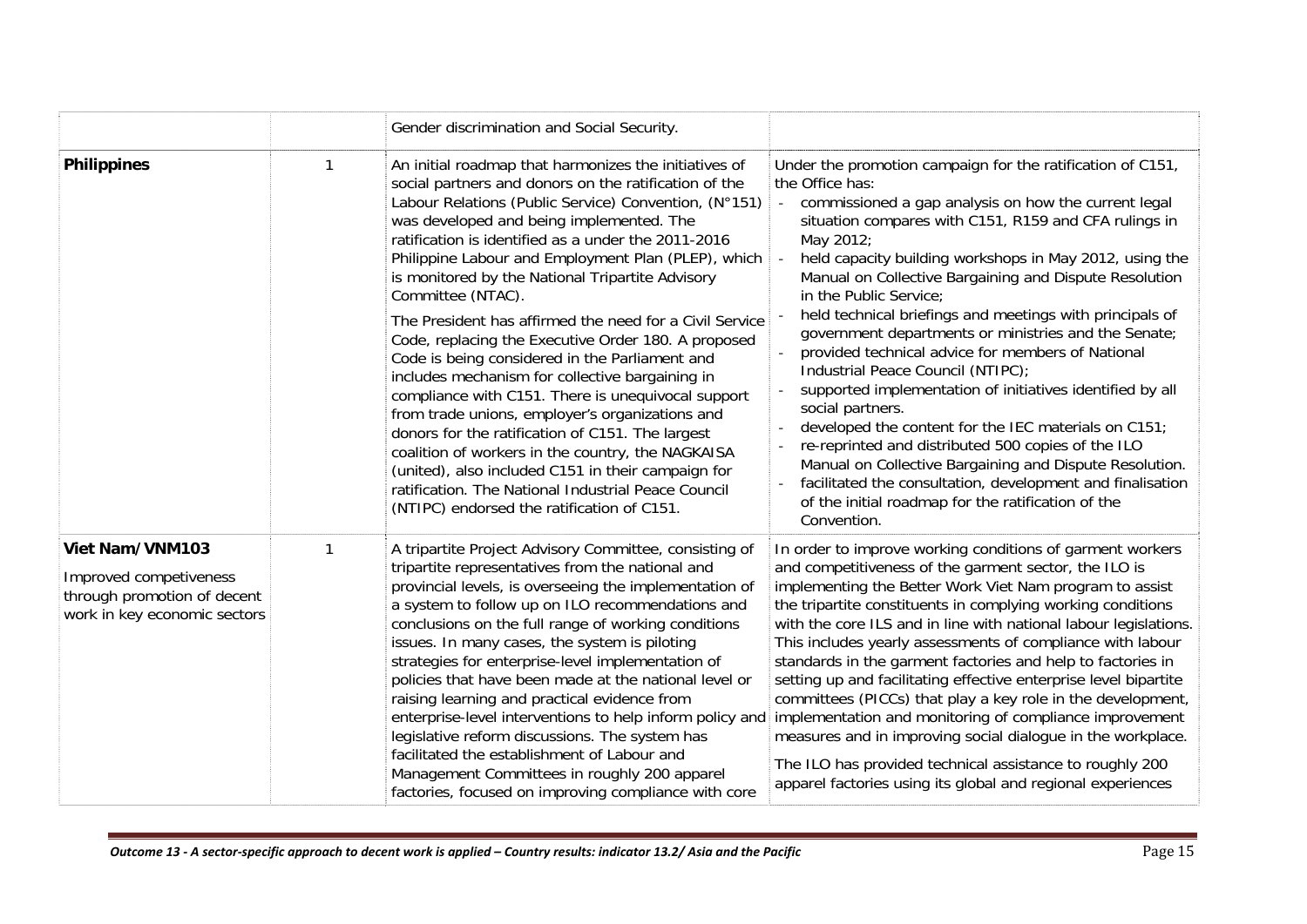|  | international labour standards and national labour<br>law. Representatives of these committees work<br>actively with tripartite representatives at the sectorial,<br>provincial, and national levels to spread best practices<br>and feed into related policy decisions. By June 2013,<br>the system was supporting 198 garment factories with<br>231,260 workers, representing 12% of the sector<br>labour force to improve compliance with labour<br>standards. Data shows that factories are improving<br>compliance in amongst others issues related to<br>contracts and HR, such as contracting procedures,<br>and dialogue, discipline and disputes. | and the ILO's unique comparative advantage to further<br>enhance tripartism and social dialogue in all the participating<br>factories. |
|--|------------------------------------------------------------------------------------------------------------------------------------------------------------------------------------------------------------------------------------------------------------------------------------------------------------------------------------------------------------------------------------------------------------------------------------------------------------------------------------------------------------------------------------------------------------------------------------------------------------------------------------------------------------|----------------------------------------------------------------------------------------------------------------------------------------|
|--|------------------------------------------------------------------------------------------------------------------------------------------------------------------------------------------------------------------------------------------------------------------------------------------------------------------------------------------------------------------------------------------------------------------------------------------------------------------------------------------------------------------------------------------------------------------------------------------------------------------------------------------------------------|----------------------------------------------------------------------------------------------------------------------------------------|